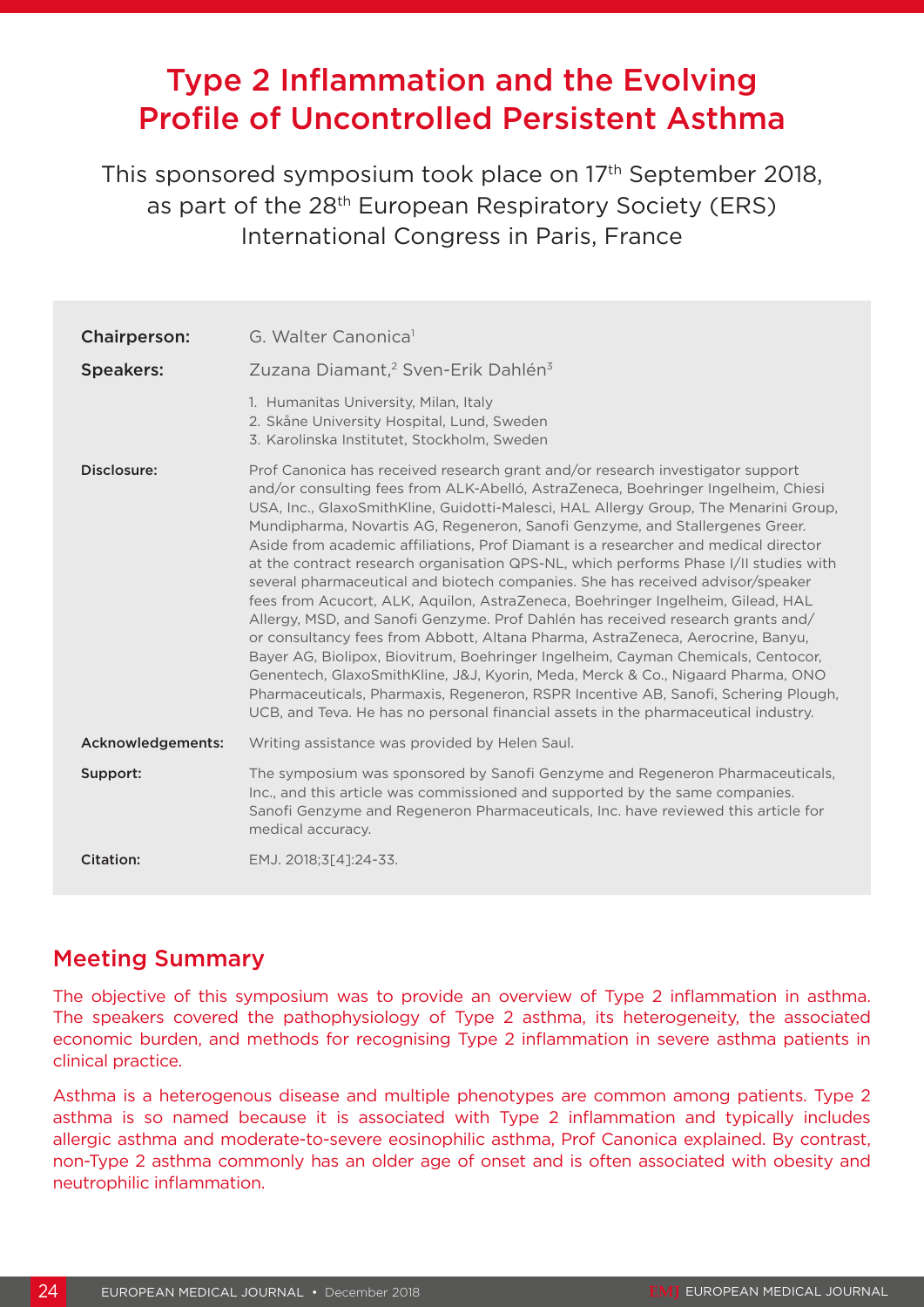Prof Diamant highlighted the scale and severity of uncontrolled persistent asthma. Globally, an estimated 420,000 people die of asthma every year, and many more have uncontrolled disease, putting them at risk of persistent airway inflammation and eventual lung decline. Patients may not recognise that their disease is uncontrolled, despite exacerbations and the impact of their asthma on daily activities. Prof Diamant described the impairments to health-related quality of life and the associated costs of uncontrolled asthma.

Prof Dahlén outlined how new predictive biomarkers will be needed to identify the type of asthma an individual patient has. No single biomarker will provide sufficient information, and as such, in the future, profiles of many markers will need to be integrated to produce subgroup-specific profiles for use in personalised medicine. He described ongoing research into protein arrays and lipid mediators in urine, and how cluster analysis and pattern recognition, with the aid of artificial intelligence, will form the basis of future diagnostic tools. Prof Canonica explained that an understanding of the mechanisms of asthma is important in achieving better symptom control. IL-4 and IL-13 are key players in the pathobiology of uncontrolled persistent asthma (IL-4 in inflammation and IL-13 in airway remodelling), but their roles overlap. The heterogenous nature of Type 2 asthma can make it difficult to diagnose; therefore, focussing on a single biomarker is likely to leave some patients sub-optimally controlled.

### Introduction

This symposium aimed to establish the need for a greater understanding of the mechanisms of disease driving uncontrolled persistent asthma. The disease is heterogenous in nature and multiple phenotypes of Type 2 asthma are common among patients. The speakers reviewed scientific evidence supporting the role of key mediators of Type 2 inflammation in uncontrolled persistent asthma and discussed new and emerging methods for identifying patients with Type 2 asthma in clinical practice. The burden of uncontrolled persistent asthma is substantial for patients and society. An audience poll found that most participants thought that 45% of European asthma patients have uncontrolled persistent asthma, which Prof Canonica said was a reasonable estimate.

# Defining Severe Asthma: Understanding the Evolving Profile of Uncontrolled Persistent Asthma

### Professor Zuzana Diamant

Asthma is a prevalent disease that is not fully manageable. In 2016, the Global Burden of Disease study estimated that 300 million individuals worldwide have asthma,<sup>1</sup> which causes 420,000 deaths per year (Figure 1).<sup>2</sup> However, Prof Diamant stated that this number of fatalities may be an underestimate.

An understanding of the pathophysiology of asthma is essential for disease management. Airway inflammation is a key feature of uncontrolled asthma<sup>3,4</sup> and is associated with airway hyper-responsiveness and remodelling.<sup>5</sup> in which the lumen becomes narrowed and the airway wall thickened compared with controlled asthma.<sup>3</sup> These features (inflammation, fixed obstructive airway through hyper-responsiveness, and airway narrowing) interrelate and have been repeatedly shown to be more prominent in uncontrolled compared with controlled asthma.<sup>6,7</sup> Airway narrowing is mostly reversible, Prof Diamant said, but persistent airway inflammation is associated with eventual lung function decline.<sup>6,7</sup>

Over the past 20 years, attempts have been made to define severe asthma.<sup>8</sup> The latest recommendations on the identification, evaluation, and treatment of patients with severe refractory asthma were published in a 2014 joint consensus from the American Thoracic Society (ATS) and the European Thoracic Society (ETS).9 The publication distinguishes between severe asthma, which requires treatment with high-dose inhaled corticosteroids (ICS), and asthma that is uncontrolled despite this therapy. Prof Diamant said it is important to identify and address factors such as adherence to therapy,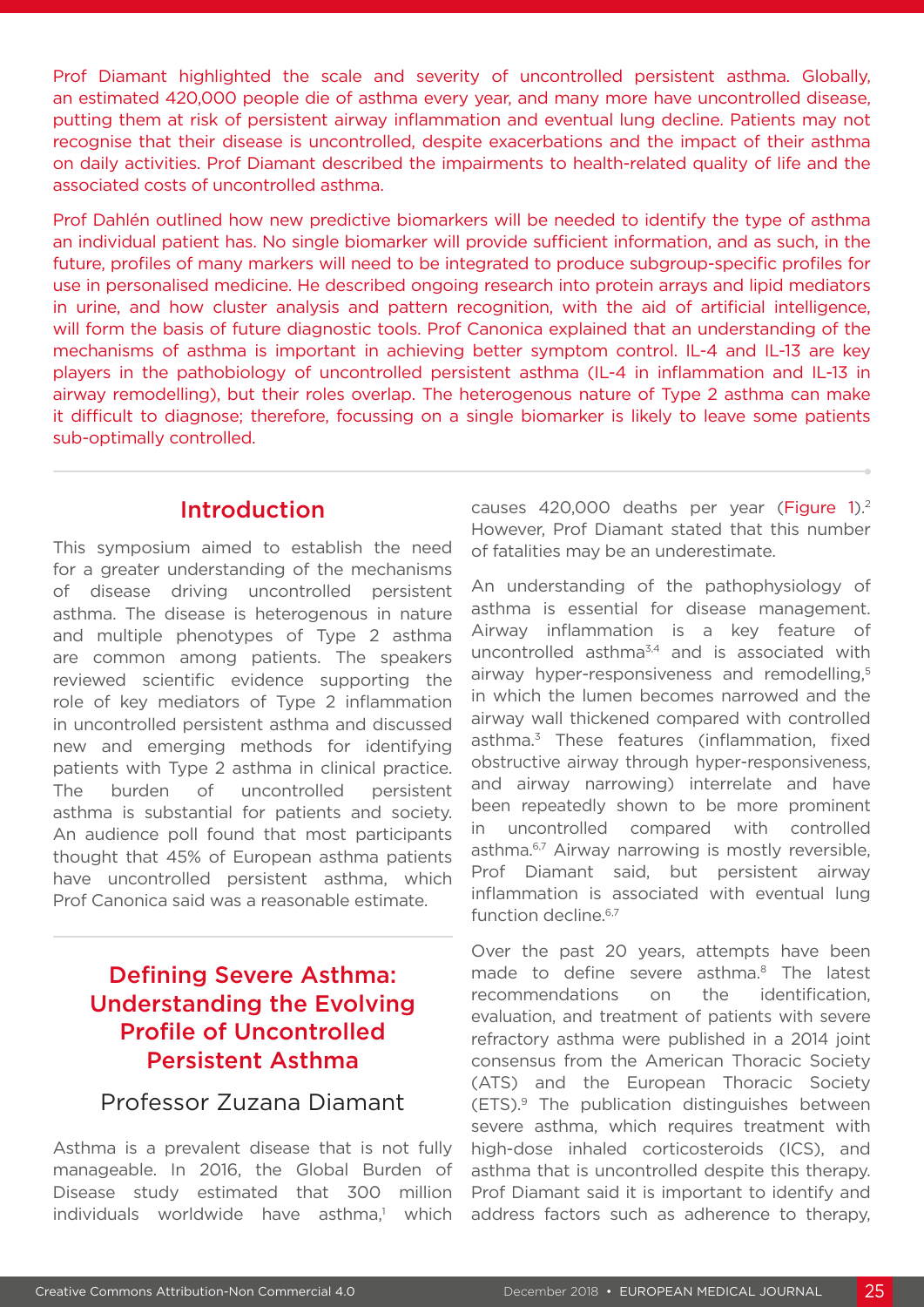comorbidities, and chronic environmental exposures before making the diagnosis of uncontrolled asthma. This type of asthma remains uncontrolled despite intensive pharmacotherapy but includes asthma that is controlled for at least 6 months with high-dose oral corticosteroids (OCS).

According to the 2018 guidelines from the Global Initiative for Asthma (GINA), $10$  asthma control should be assessed in terms of symptom control and future risk. Symptom control includes daytime symptoms, night-time awakenings due to asthma, the need for relief medications more than twice a week, and limitations on activity because of asthma. Future risks include the risk of exacerbations, medication side effects, and airway obstruction or lung function decline. Prof Diamant stressed that too many people  $(40-70%)$ <sup>11</sup> experience uncontrolled asthma and are exposed to these risks.

The GINA guidelines<sup>10</sup> are based on research that emphasises the importance of asthma control. One study found that poor asthma control almost doubles the risk of hospitalisation for asthma exacerbation;<sup>12</sup> another study found that exacerbations lead to increased symptoms and decreased lung function compared with controlled asthma.<sup>7</sup> A recent asthma exacerbation increased the risk of future exacerbations 6-fold compared with patients without a recent severe exacerbation (odds ratio [OR]: 6.33; 95% confidence interval: 4.57–8.76) in a 2007 study;<sup>13</sup> the OR was only slightly lower when corrected for physician-adjusted or GINA-adjusted disease severity.

OCS are associated with significant health problems. Patients who have received ≥4 OCS prescriptions are significantly more likely to experience adverse effects (AE), such as osteoporosis, hypertension, Type 2 diabetes mellitus, and gastrointestinal ulcers and bleeds (OR: 1.21–1.44, depending on the AE), compared with patients who have not taken OCS.<sup>14</sup> Therefore, the GINA stepped approach to treatment<sup>10</sup> reserves OCS for the last step of treatment, after the use of drugs such as ICS, beta-2 agonists, and theophylline.

The personalised approach to asthma control, recommended by GINA,<sup>10</sup> requires physicians to assess and diagnose the disease, adjust treatment, and review the patient's response. This includes addressing comorbidities and modifiable lifestyle factors and taking patient preferences into account. Treatment response should be reviewed on a regular basis.

Despite such guidelines for physicians, a substantial number of patients continue to live with uncontrolled disease and many do not realise that their asthma could be improved. The online survey REALISE (REcognise Asthma and Link to Symptoms and Experience)<sup>15</sup> included 8,000 patients from 11 European countries. Overall, only 20% of respondents had fully controlled disease, but 80% of patients who had experienced acute exacerbations in the past 12 months considered their asthma to be controlled. Similarly, in the Europe and Canada (EUCAN) Asthma Insight and Management (AIM) survey,<sup>16</sup> which included telephone interviews with 2,003 patients, over half of the group (51%) reported acute treatment of asthma in the past year, such as hospitalisation or unscheduled emergency visits. On the other hand, 77% of the group perceived their asthma to be well or completely controlled.

The LIAISON study<sup>17</sup> included 8,111 patients from 12 European countries. The study used the Asthma Control Questionnaire (ACQ) and the MiniAsthma Quality of Life Questionnaire (MiniAQLQ) and found that asthma control was suboptimal in 56.5% patients. Quality of life was related to asthma status and deteriorated as control of the disease lessened, Prof Diamant said.

Uncontrolled asthma impairs health-related quality of life. For example, sleep quality and quantity are decreased and sleep disturbances are more frequent and severe.<sup>18</sup> Many patients also experience impairment of outdoor and other daily activities,<sup>19,20</sup> and have increased symptoms of anxiety and depression that can complicate disease management.21 Poor asthma control has a negative impact on an individual's wellbeing.

On a major scale, Prof Diamant said the health economic consequences of uncontrolled asthma are shocking. One report estimated that persistent asthma represented a €19.3 billion economic burden in Europe in 2010.<sup>22</sup> Most of these costs were due to uncontrolled asthma, with per-patient costs four-times higher than costs associated with controlled asthma.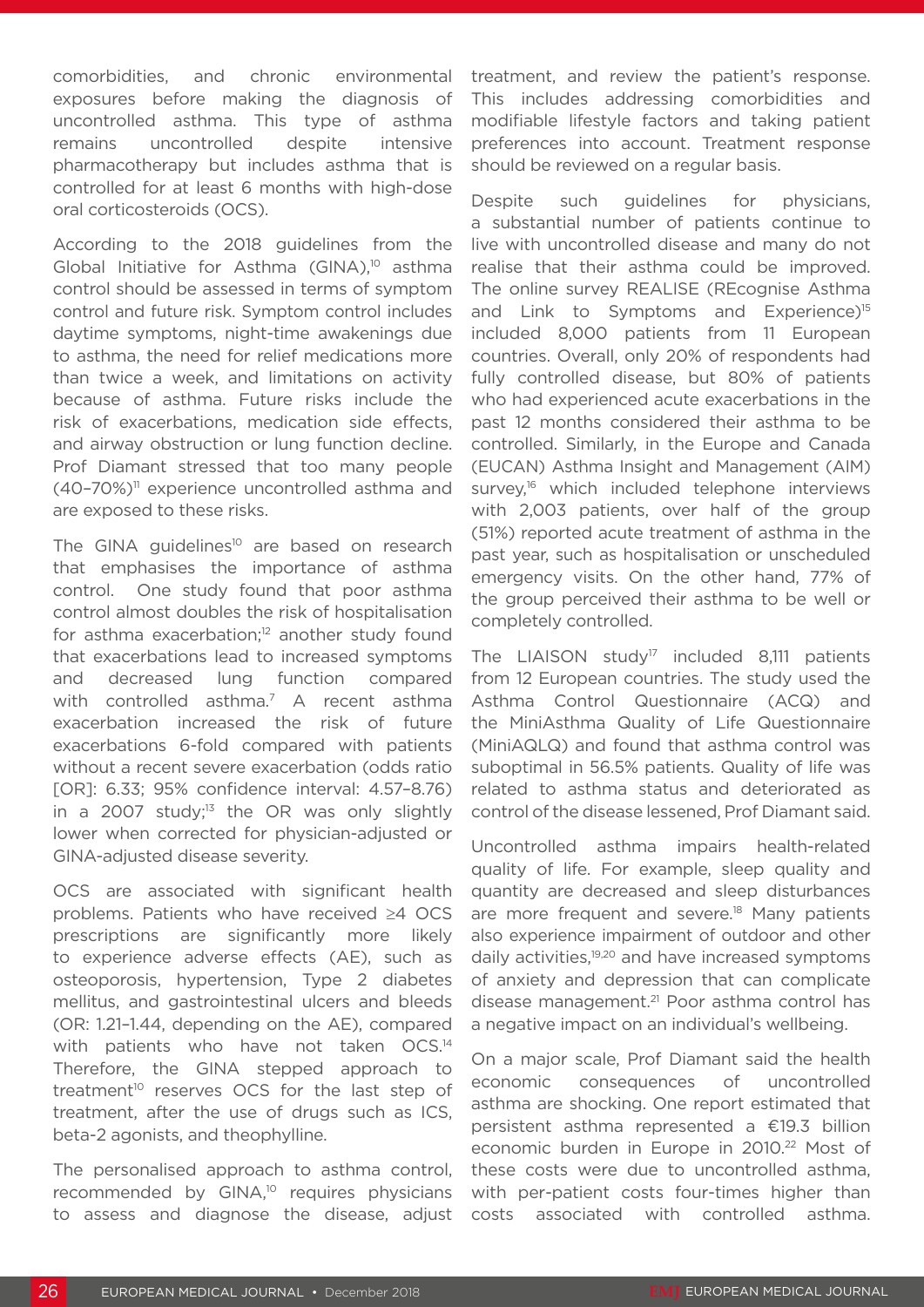

#### Figure 1: Asthma: A global public health concern.<sup>1,2</sup>

Similarly, Demoly et al.<sup>20</sup> found poorly controlled asthma was associated with a substantial use of healthcare resources and a negative overall impact on work productivity and daily life.

Prof Diamant concluded by stating that a minority (5–10%) of patients with severe asthma account for around half of the total healthcare costs for asthma. She said a greater understanding of uncontrolled persistent asthma and a more personalised approach to asthma management are needed to achieve optimal disease control.

### Type 2 Asthma: What is it? What Mediators Drive it?

# Professor Sven-Erik Dahlén

An understanding of Type 2 asthma will underpin future developments in precision medicine, Prof Dahlén said. Asthma differs from other inflammatory diseases in that it involves not only chronic inflammation driven by immunological mechanisms but also the mechanisms leading to smooth muscle constriction and hyperreactivity of the airways. Today, and in the future, combination therapy that addresses both components of the pathophysiology is necessary to treat both aspects of the disease.

There are four components of asthma: bronchoconstriction, airway inflammation, airway hyper-responsiveness, and chronic remodelling of airways. Inflammatory mechanisms act on all components with an interplay between several different cells and mediators, Prof Dahlén said.

Today's concept of Type 2 inflammation builds on immunological research from the 1980s into control mechanisms in the immune system. It was known that antigens interact with dendritic cells and, as a result, T cells are activated, causing them to differentiate and stimulate different immune pathways. Th2 cells were found to be prominently activated by allergic reactions, leading to allergy, eosinophilia, and the release of IgE and IgG1. Th1 cells, which release IFN-γ and TNF-α, were found to be more involved in cell-mediated immunity. Later, the autoimmunity pathway driven by IL-17 and IL-22 was recognised, along with the anti-inflammatory pathway driven by IL-10 and TGF-β.<sup>23</sup>

Most of this work was carried out in mice and 10–15 years ago its relevance in humans was doubted, Prof Dahlén explained. The breakthrough came 10 years ago when several groups started researching the mechanisms of human asthma. A seminal study carried out in San Francisco, California, USA, took brushings of airway epithelium in asthma patients and healthy controls and found that a Th2 profile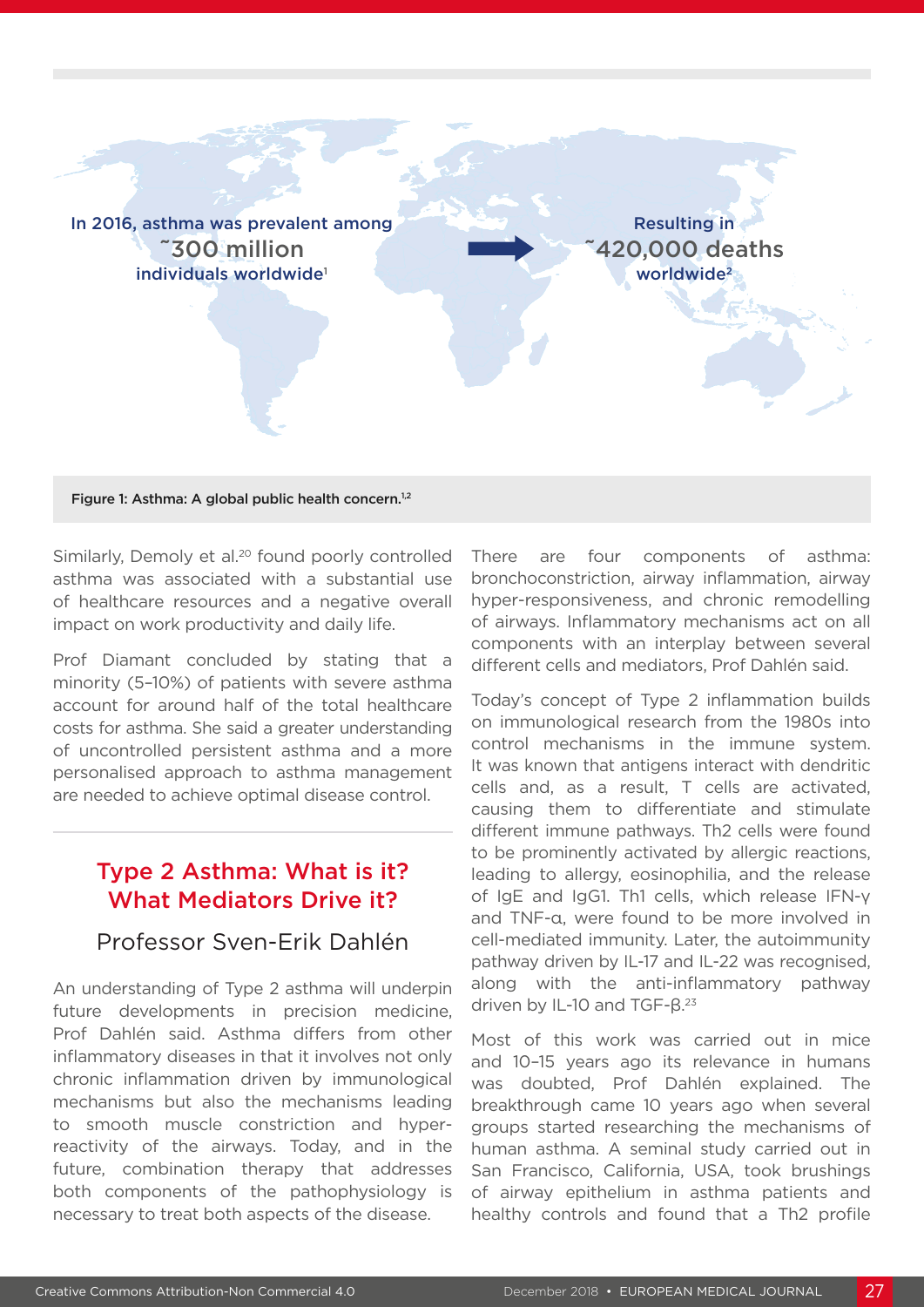similar to that previously observed in mice was prevalent in asthma patients.<sup>24</sup> The Th<sub>2</sub> profile was associated with expression of IL-5 and IL-13 and subsequent work showed that this profile was also associated with a good therapeutic response to inhaled steroids, which are still the mainstay of asthma treatment.

Allergic asthma is characterised by a Th2-dominated immune response. Inhaled allergens lead to increased serum IgE levels; IgE binds to mast cells and basophils, which secrete histamine and lipid mediators that cause bronchoconstriction and activate other inflammatory cells. Mast cells and basophils also secrete IL-4 and IL-13, causing plasma and cell extravasation and recruitment of eosinophils, the key cells involved in the inflammation.25 An unmet need still present in asthma treatment is the need to limit mucus secretion driven by IL-13, Prof Dahlén said.

Eosinophils have a key role in Type 2 inflammation in asthma. IL-5 promotes eosinophil differentiation in the bone marrow; mature eosinophils migrate to the circulation; and Type 2 cytokines, including IL-4 and Il-13, attract the eosinophils to the airway. The inflammatory response is amplified by the recruited eosinophils via a positive feedback loop, driven by IL-4. The inflammatory mediators secreted by eosinophils and other inflammatory cells lead to tissue damage, creating a cycle of chronic inflammation (Figure 2).26-28 Prof Dahlén said there is a suggestion that IL-4 and IL-13 may also drive airway hyper-responsiveness.

Prof Dahlén's group is currently studying samples of human lung tissue. When exposed to IL-13 *in vitro*, lung tissue has an increased contractor response to histamine and leukotrienes; IL-4 gives a similar response, suggesting that IL-4 and IL-13 upregulate airway sensitivity. Prof Dahlén noted that both IL-5 and IL-17 have been thought to impact airway responsiveness, but they were not shown to have this effect in his own research.

Asthma is now established as a heterogenous disease composed of many phenotypes (Figure 3).29,30 It is classified as either Type 2 asthma, which includes allergic and eosinophilic asthma, or non-Type 2 asthma, which is associated with obesity and smoking and driven by neutrophils. However, there is overlap in the mechanisms driving these two types of asthma;<sup>31</sup> for example, IL-33 and IL-25, released in non-Type 2 inflammation, stimulate Type 2 innate lymphoid cells (ILC2) to release IL-13 and IL-4 and activate Type 2 inflammation.<sup>3</sup>

For this understanding to translate into precision medicine in the clinic, Prof Dahlén said effective predictive biomarkers will be needed to identify which type of asthma the patient has and what treatment is appropriate. To date, the key established biomarker of Type 2 inflammation is the number of eosinophils in blood and sputum samples. IgE levels may be a marker for allergic asthma. In experimental work, periostin appears to be a promising biomarker, but clinical measurements using current assays have so far been less convincing. Exhaled nitric oxide fraction (FeNO) is emerging as an alternative biomarker for Type 2 inflammation, he said.

In a 2009 study, patients with allergic asthma inhaled low doses of allergen on seven consecutive weekdays.<sup>32</sup> This allergen exposure caused significant increases in airway hyper-responsiveness, which were detected by measuring FeNO (mean±standard deviation: 46±31 ppb before versus 73±46 ppb after). This inflammation was blocked by ICS but not affected by beta-antagonists. $32$ Other studies have also shown a relationship between increased FeNO and increased asthma morbidity,<sup>33</sup> and Prof Dahlén suggested that combining monitoring FeNO levels with eosinophil measurements in blood may be a better biomarker than eosinophil count alone.

However, more precise biomarkers are needed. Prof Dahlén suggested that no single biomarker will ever be sufficient and that, in the future, profiles of many markers will be integrated with artificial intelligence. The Human Protein Atlas<sup>34</sup> includes >25,000 antibodies targeting 17,000 proteins. Prof Dahlén and colleagues constructed an array of 177 proteins implicated in inflammation and asthma. They applied the array to plasma samples taken from 434 patients as part of the pan European U-BIOPRED study,<sup>35</sup> for which extensive clinical and physiological data were available. Measuring the expression of the array proteins in patients' blood samples identified six distinct patient clusters; the largest was a typical Type 2 inflammation cluster.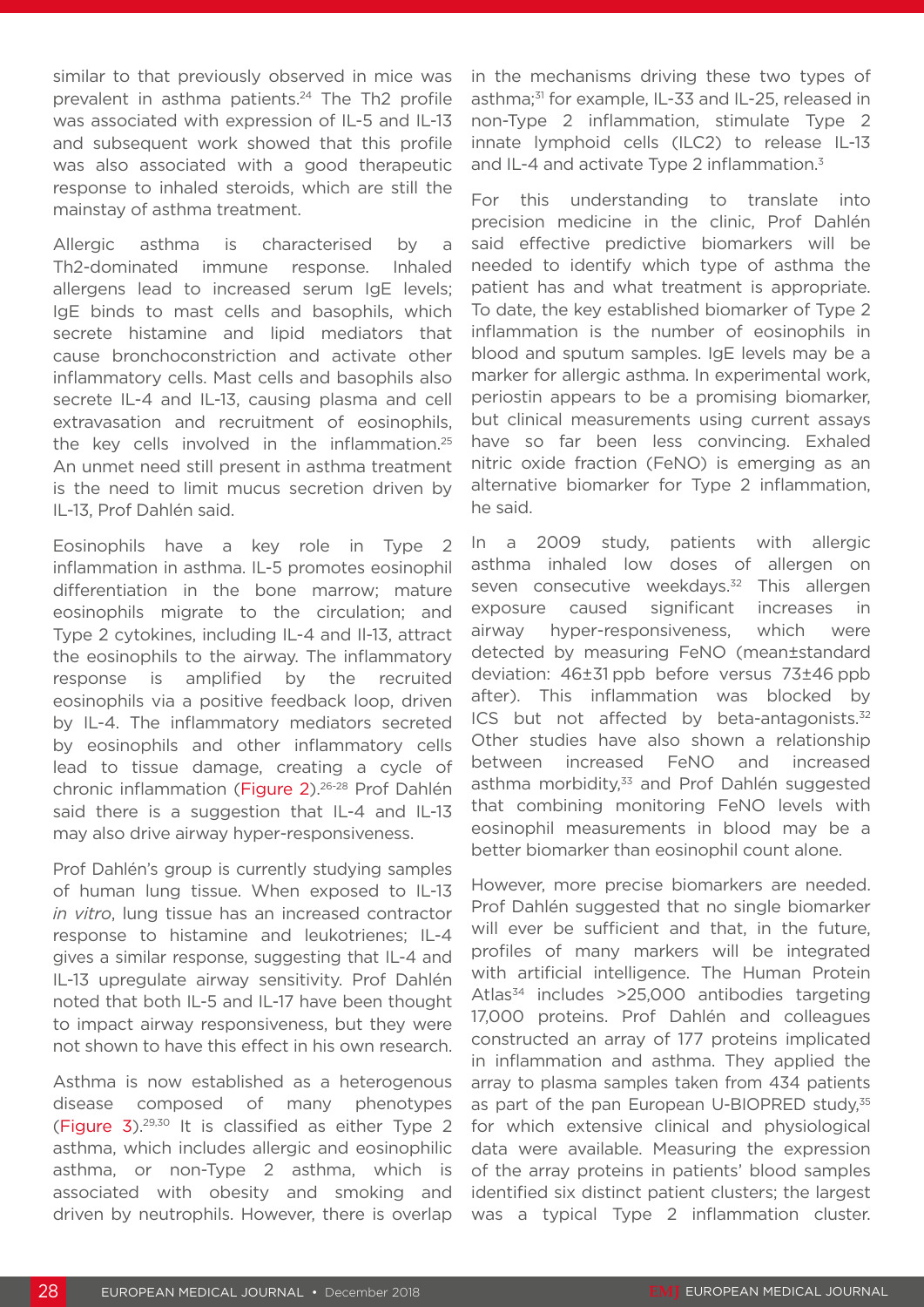

#### Figure 2: Key cells and mediators in Type 2 asthma.26

ILC2: Type 2 innate lymphoid cells .



#### Figure 3: Type 2 asthma includes a wide range of patients with different phenotypes.<sup>29,30</sup>

CS: corticosteroid; EOS: eosinophil; FeNO: exhaled nitric oxide fraction.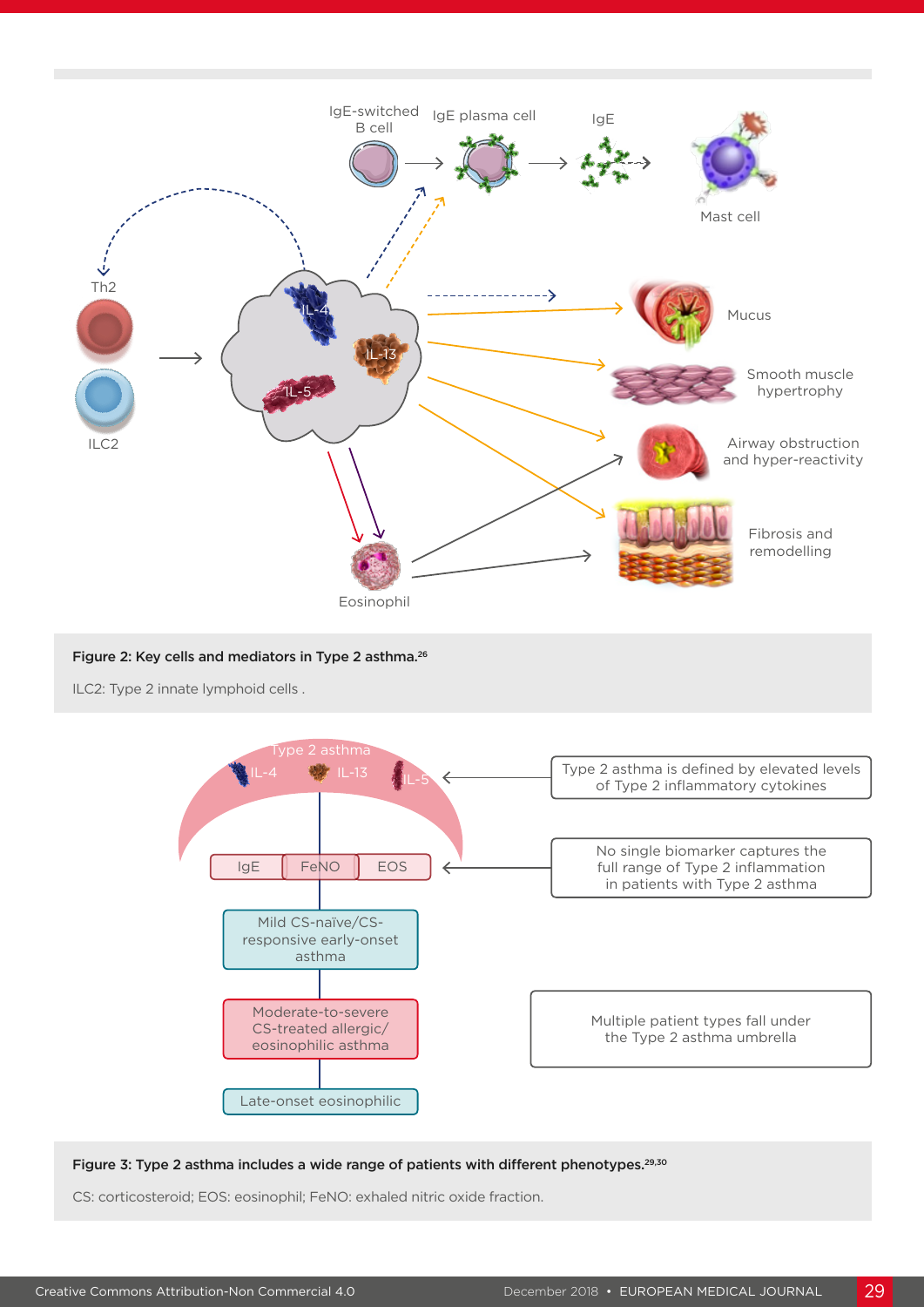Prof Dahlén said the work was at an early stage, but he predicted that this approach, looking for the protein 'fingerprints' in blood samples, will be used in the clinic in the future.

Another avenue of research is the measurement of lipid mediators in urine. Lipid mediators, such as prostaglandins and leukotrienes, are part of the inflammation response and Prof Dahlén's group has developed a method for quantifying 26 lipid mediators and their metabolites.<sup>36</sup> They have found that urinary leukotriene  $E_4$ (LTE₄) levels are higher in severe compared with mild asthma, and higher in asthma patients than in healthy controls. There is an overlap in  $LTE<sub>4</sub>$  levels between groups, but extreme value analysis found that individuals with the highest levels of  $LTE_4$  also had high eosinophil counts in the blood and sputum, suggesting that  $LTE_4$ is a marker for Type 2 inflammation.<sup>36</sup>

Clustering analysis of the profiles of the main lipid mediator metabolites in urine found five subphenotypes, the biggest of which was Type 2-driven. Prof Dahlén said that, since this subgroup was identified solely on the basis of 11 metabolites in urine, it may be possible in the future to create a dipstick test for this subtype of asthma.

In summary, Prof Dahlén said that more needs to be discovered about Type 2 asthma, which is an umbrella term for asthma with inflammation driven by Type 2 cells and mediators; the list of involved mechanisms is increasing as research progresses. Type 2 asthma includes several subphenotypes with different clinical characteristics, which are likely to respond to different future treatments. Current biomarkers (blood and sputum eosinophil number, FeNO, and total IgE) are used to indicate Type 2 inflammation in asthma, but research is ongoing to find improved biomarkers for subphenotypes. Type 2 asthma classically responds to ICS, but this therapy is insufficient to provide optimal control in severe cases and OCS have significant side effects. Future goals include improved diagnosis of the subphenotypes of Type 2 asthma along with new precise treatments with a lower side effect profile than at present.

# Identifying Type 2 Asthma in Clinical Practice

## Professor G. Walter Canonica

Approximately 50–70% of asthma patients have Type 2 asthma,<sup>37,38</sup> which is characterised by Type 2 inflammation. This group typically includes allergic asthma, exercise-induced asthma, and late-onset eosinophilic asthma. By contrast, non-Type 2 asthma commonly has an older age of onset, is associated with obesity and smoking, and is neutrophilic, smooth muscle-mediated, and paucigranulocytic.<sup>31</sup>

An understanding of the mechanisms of asthma is important to achieve better disease control. In the clinic, patients are evaluated according to measures of control (exacerbations, forced expiratory volume in 1 second [FEV<sub>1</sub>], and use of ICS/OCS), quantifiable biomarkers (eosinophils, FeNO, and IgE), and patient characteristics (allergies and comorbidities). Recently, the need to check for nasal polyps and allergic rhinitis was recognised; an Italian registry<sup>39</sup> found that 60% of severe asthma patients had a diagnosis of allergic rhinitis. The registry also found that 62% of patients have taken OCS, and that eosinophil counts were higher than desirable, Prof Canonica said.

The audience was asked whether they routinely use and rely on spirometry (FEV₁ and  $FEV<sub>1</sub>/forced$  vital capacity ratio) in the clinical management of patients with uncontrolled persistent asthma. The poll found that 9% of the audience members use spirometry 25% of the time, and a further 9% use it 50% of the time. This is broadly in line with the results of an Italian study that found that only 69.5% of patients with doctor-diagnosed asthma had received spirometry testing as part of their assessment.<sup>40</sup> Prof Canonica said he routinely uses spirometry for patients with uncontrolled persistent asthma and he urged the audience to use this 'easy parameter' more frequently, especially considering that there is a greater chance of misdiagnosis when spirometry is not used to measure lung function.

When asked whether they use IgE measurements to manage this patient group, Prof Canonica was encouraged that >40% of audience members always relied on IgE measurements; however,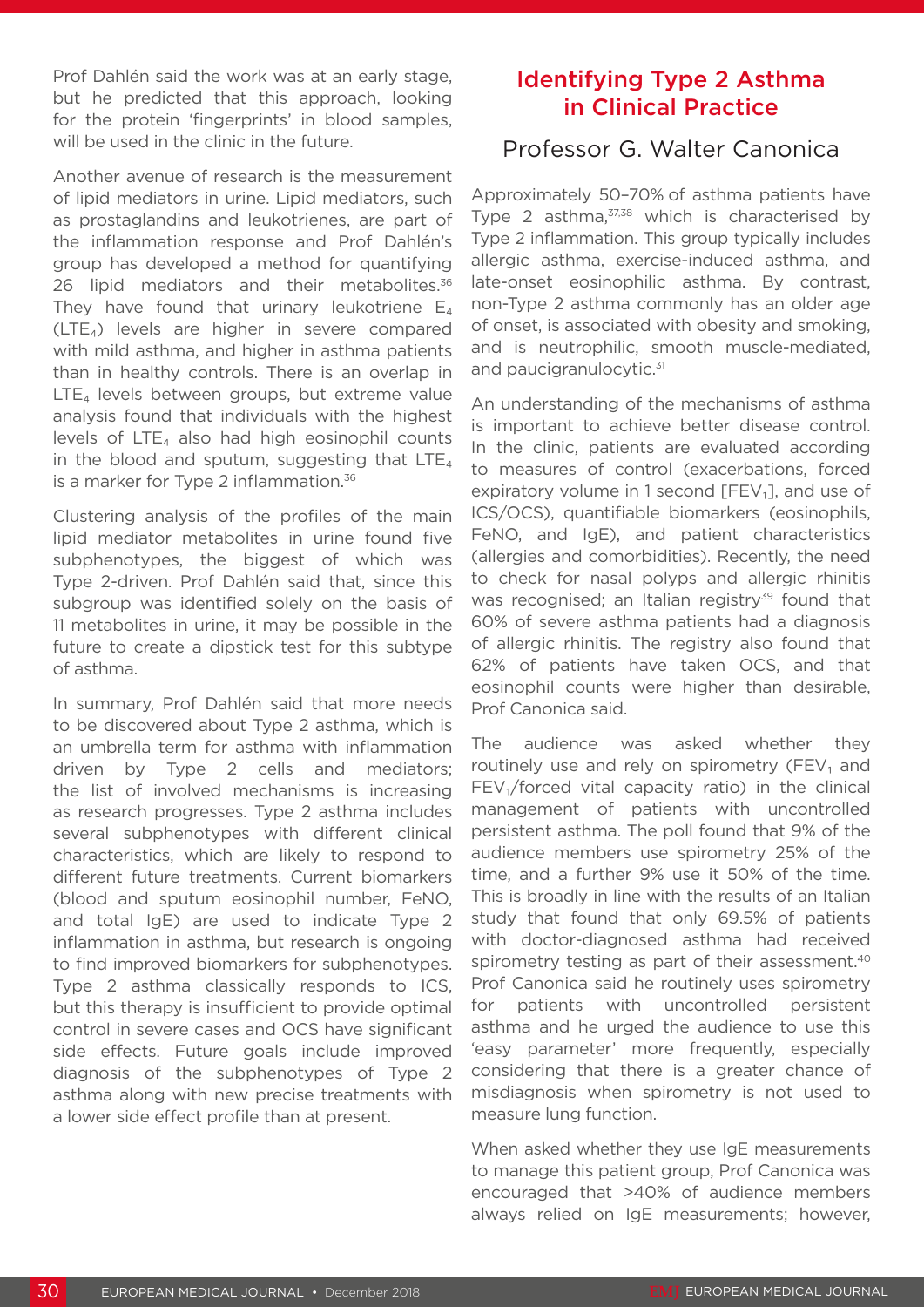17% said they used it only 25% of the time. On the routine use of eosinophil measurements, around one-third (34%) of the audience said they used it either 25% or 50% of the time in this patient group.

Asthma was previously defined as being Th2 or non-Th2. The current distinction between Type 2 and non-Type 2 asthma acknowledges that cytokines associated with Th2 responses are broadly secreted by numerous cell types beyond the originally-described adaptive Th2 immune response.<sup>26</sup> These include ILC2, which are part of the innate immune system and do not require antigen interaction to secrete Type 2 cytokines. Adaptive and innate immune systems work independently, Prof Canonica said, but both produce Type 2 cytokines IL-4, IL-13, and IL-5.

IL-4 plays a central role in inflammatory cell activation (Th2 and ILC2), mast cell recruitment, and initiation of the signalling that drives asthma pathophysiology. IL-4 secretion mediates Th2 cell differentiation from naïve Th cells, can induce ILC2 proliferation, and is essential for the maintenance of the ILC2 phenotype. IL-4 promotes the downstream secretion of Type 2 cytokines via Th2 and ILC2; it also recruits inflammatory cells and induces IgE production.26,41,42

IL-13 is a key mediator of airway remodelling. It causes goblet cell hyperplasia and mucus overproduction, as well as an increase in subepithelial collagen deposition through the transformation of bronchial fibroblasts to myofibroblasts.43 IL-13 promotes airway epithelial cell expression of inducible nitric oxide synthase, which increases the levels of FeNO.<sup>43,44</sup> The effects caused by IL-13 contribute to a notable increase in bronchial hyper-responsiveness;<sup>43</sup> IL-13 also contributes to asthma pathobiology through effects on the smooth muscle.44-46 *In vitro* experiments suggest that IL-13 can increase cell contractility to acetylcholine in smooth muscle and reduce beta-agonistmediated relaxation.45

The Type 2 cytokines IL-4, IL-13, and IL-5 are secreted by adaptive Th2 helper cells, innate ILC2 cells, mast cells, and eosinophils.<sup>26</sup> IL-5 promotes eosinophil differentiation and maturation,26,27 while IL-4 and IL-13 promote

trafficking of eosinophils to the airway.26-28 Recruited eosinophils further amplify the Type 2 inflammatory response via a positive feedback loop by secreting more IL-4, and the inflammatory mediators secreted by eosinophils and other inflammatory cells lead to tissue damage, creating a cycle of chronic inflammation.26

The distinct and overlapping roles of IL-4 and IL-13 make them key players in the pathobiology of uncontrolled persistent asthma, Prof Canonica said. They induce inflammatory and structural changes that are characteristic features of this heterogeneous disease. The heterogenous nature of Type 2 asthma can make it difficult to diagnose and fully control. Prof Canonica said that no single biomarker could capture the full range of Type 2 inflammation and that focussing on a single biomarker is likely to leave some patients suboptimally controlled.

Prof Canonica concluded that achieving optimal asthma control in patients with uncontrolled persistent asthma can be challenging. The full spectrum of Type 2 asthma patients can only be captured using multiple biomarkers of airway inflammation. The key to achieving optimal control in patients with Type 2 asthma is understanding the underlying mechanisms driving this heterogeneity. The future will be more complicated but will allow proper selection of patients for different treatments.

### Conclusion

A personalised approach to the diagnosis and management of asthma is called for. Asthma is a heterogenous disease and multiple phenotypes are common among patients. Type 2 asthma is characterised by Type 2 inflammation and typically includes allergic asthma, exerciseinduced asthma, and late-onset eosinophilic asthma. Understanding of allergic, eosinophilic, and mixed allergic/eosinophilic phenotypes has greatly advanced and may underpin new approaches to improve asthma control.

Novel biomarkers may further improve personalisation. Biomarkers based on pattern recognition of metabolites in urine samples, for example, will be applicable at the point of care and will help in patient selection for new biologic agents, especially when patients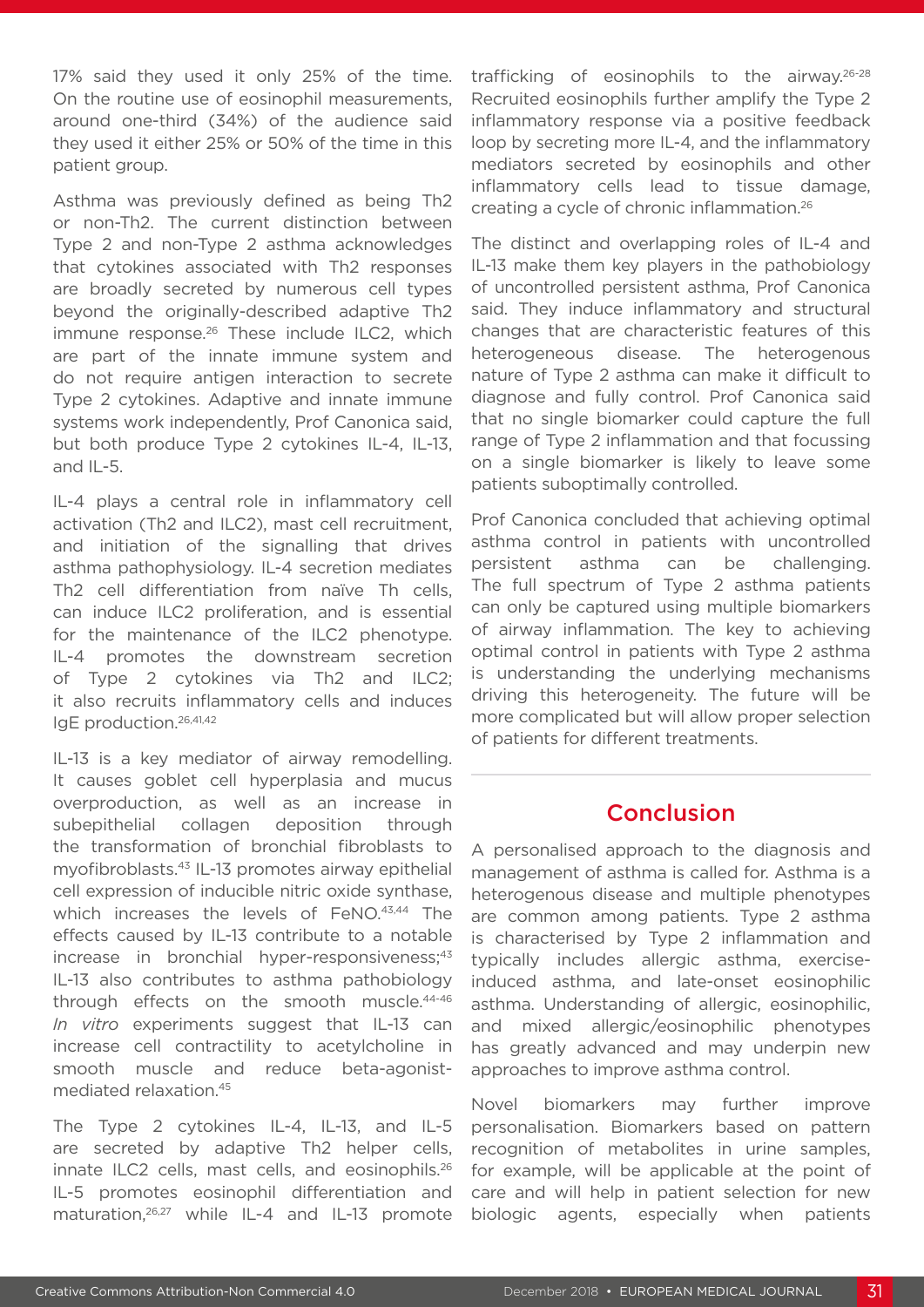work of the physician. Prof Canonica concluded research is to be realised in the clinic.

have atypical features of Type 2 asthma. that professional education will be essential over New possibilities for patients will complicate the the next few years if the potential of the new

#### References

- Vos T et al. Global, regional, and national incidence, prevalence, and years lived with disability for 328 diseases and injuries for 195 countries, 1990–2016: A systematic analysis for the Global Burden of Disease Study 2016. Lancet. 2017;390(10100):1211-59.
- 2. Naghavi M et al. Global, regional, and national age-sex specific mortality for 264 causes of death, 1980–2016: A systematic analysis for the Global Burden of Disease Study 2016. Lancet. 2017;390(10100):1151-210.
- 3. Israel E, Reddel HK. Severe and difficult-to-treat asthma in adults. Drazen JM (ed.). N Engl J Med. 2017;377(10):965-76.
- 4. Volbeda F et al. Clinical control of asthma associates with measures of airway inflammation. Thorax. 2013;68(1):19-24.
- 5. Bommart S et al. Relationship between CT air trapping criteria and lung function in small airway impairment quantification. BMC Pulm Med. 2014;14:29.
- 6. O'Byrne PM et al. Severe exacerbations and decline in lung function in asthma. Am J Respir Crit Care Med. 2009;179(1):19-24.
- 7. Bai TR et al. Severe exacerbations predict excess lung function decline in asthma. Eur Respir J. 2007;30(3):452-6.
- 8. Wener RR, Bel EH. Severe refractory asthma: An update. Eur Respir Rev. 2013;22(129):227-35.
- 9. Chung KF et al. International ERS/ATS guidelines on definition, evaluation and treatment of severe asthma. Eur Respir J. 2014;43(2):343-73.
- 10. Global Initiative for Asthma. 2018 GINA Report, Global Strategy for Asthma Management and Prevention. 2018. Available at: https://ginasthma. org/2018-gina-report-globalstrategy-for-asthma-managementand-prevention/. Last accessed: 23 October 2018.
- 11. National Heart, Lung and Blood Institute. Summary Report 2007: National Asthma Education and Prevention Program Expert Panel Report 3 Guidelines for the Diagnosis and Management of Asthma. Available at: https://www.nhlbi.nih. gov/files/docs/guidelines/asthsumm. pdf. Last accessed: 23 October 2018.
- 12. Pola-Bibian B et al. Asthma exacerbations in a tertiary hospital: Clinical features, triggers, and

risk factors for hospitalization. J Investig Allergol Clin Immunol. 2017;27(4):238-45.

- 13. Miller MK et al; TENOR Study Group. Recent asthma exacerbations: A key predictor of future exacerbations. Respir Med. 2007;101(3):481-9.
- 14. Sullivan PW et al. Oral corticosteroid exposure and adverse effects in asthmatic patients. J Allergy Clin Immunol. 2018;141(1):110-16.e7.
- 15. Price D et al. Asthma control and management in 8,000 European patients: The REcognise Asthma and LInk to Symptoms and Experience (REALISE) survey. NPJ Prim Care Respir Med. 2014;24(1):14009.
- 16. Sastre J et al. Insights, attitudes, and perceptions about asthma and its treatment: A multinational survey of patients from Europe and Canada. World Allergy Organ J. 2016;9(1):13.
- 17. Braido F et al. Determinants and impact of suboptimal asthma control in Europe: The International Cross-Sectional and Longitudinal Assessment on Asthma Control (LIAISON) study. Respir Res. 2016;17(1):51.
- 18. Sanz de Burgoa V; Investigators of the Coste Asma study. Self-perceived sleep quality and quantity in adults with asthma: Findings from the Coste Asma study. J Investig Allergol Clin Immunol. 2016;26(4):256-62.
- 19. Chen H et al. Assessing productivity loss and activity impairment in severe or difficult-to-treat asthma. Value Heal. 2008;11(2):231-9.
- 20. Demoly P et al. Repeated crosssectional survey of patient-reported asthma control in Europe in the past 5 years. Eur Respir Rev. 2012;21(123):66-74.
- 21. Di Marco F et al. Close correlation between anxiety, depression, and asthma control. Respir Med. 2010;104(1):22-8.
- 22. Accordini S et al. The cost of persistent asthma in europe: An international population-based study in adults. Int Arch Allergy Immunol. 2013;160(1):93-101.
- 23. Lambrecht BN, Hammad H. The role of dendritic and epithelial cells as master regulators of allergic airway inflammation. Lancet. 2010;376(9743):835-43.
- 24. Woodruff PG et al. T-helper Type 2–driven inflammation defines major subphenotypes of asthma.

Am J Respir Crit Care Med. 2009;180(5):388-95.

- 25. Dullaers M et al. The who, where, and when of IgE in allergic airway disease. J Allergy Clin Immunol. 2012;129(3):635-45.
- 26. Robinson D et al. Revisiting Type 2-high and Type 2-low airway inflammation in asthma: Current knowledge and therapeutic implications. Clin Exp Allergy. 2017;47(2):161-75.
- 27. Hogan SP et al. Eosinophils: Biological properties and role in health and disease. Clin Exp Allergy. 2008;38(5):709-50.
- 28. Shinkai A et al. A novel human CC chemokine, eotaxin-3, which is expressed in IL-4-stimulated vascular endothelial cells, exhibits potent activity toward eosinophils. J Immunol. 1999;163(3):1602-10.
- 29. Papi A et al. Asthma. Lancet. 2018;391(10122):783-800.
- 30. Diver S et al. New and emerging drug treatments for severe asthma. Clin Exp Allergy. 2018;48(3):241-52.
- 31. Wenzel SE. Asthma phenotypes: The evolution from clinical to molecular approaches. Nat Med. 2012;18(5): 716-25.
- 32. Dahlén B et al. Effect of formoterol with or without budesonide in repeated low-dose allergen challenge. Eur Respir J. 2009;33(4):747-53.
- 33. Malinovschi A et al. Simultaneously increased fraction of exhaled nitric oxide levels and blood eosinophil counts relate to increased asthma morbidity. J Allergy Clin Immunol. 2016;138(5):1301-8.e2.
- 34. The Human Protein Atlas. Available at: http://www.proteinatlas.org/. Last accessed: 23 October 2018.
- 35. Shaw DE et al. Clinical and inflammatory characteristics of the European U-BIOPRED adult severe asthma cohort. Eur Respir J. 2015;46(5):1308-21.
- 36. Balgoma D et al. Quantification of lipid mediator metabolites in human urine from asthma patients by electrospray ionization mass spectrometry: Controlling matrix effects. Anal Chem. 2013;85(16): 7866-74.
- 37. Seys SF et al. Cluster analysis of sputum cytokine-high profiles reveals diversity in T(h)2-high asthma patients. Respir Res. 2017;18(1):39.